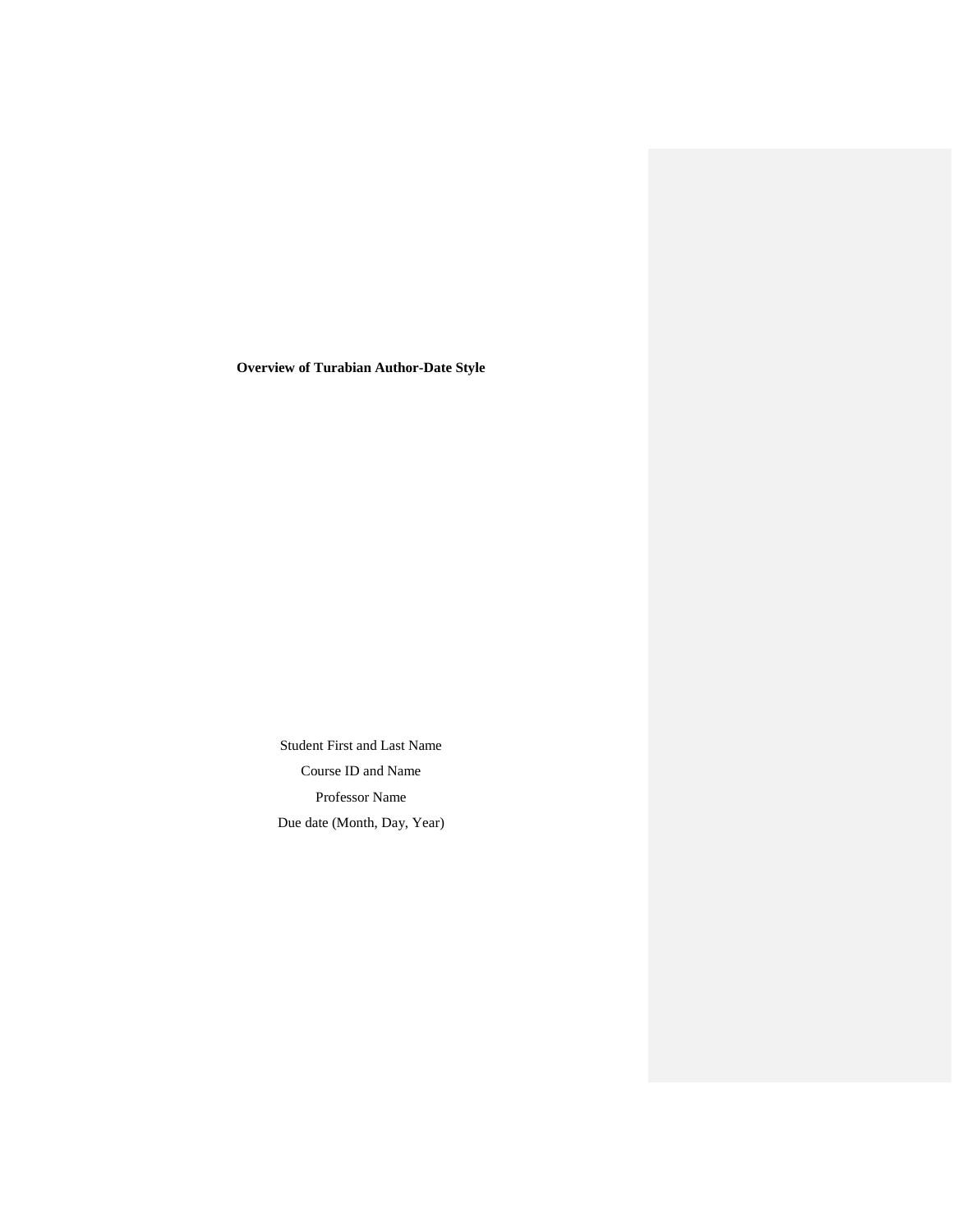### **Page Formatting**

**Title Page** The title page is the first page of your paper. The title should be centered and about 1/3 of the way down. Put a few spaces after that and write your name, class information, professor's name, and due date (this will all be single-spaced).

**Page Numbers** Page numbers are required for your paper. The number should be placed in the top right margin of the header. NOTE: The page count does not start on the title page. To take off the page number on the title page, once you have the next page started, select the header on that second page and check-mark "Different First Page" under "Options" on the toolbar.

**Line Spacing** Your paper will be double-spaced with the exception of the title page, table captions, figure captions, and lists in appendices. Make sure to remove any extra spaces before and after paragraphs by using the line spacing options on the toolbar. **Headings** If choosing to use headings, there are several different levels that you need to be aware of. Below are the levels and formatting.

### **Level One Heading**

Level Two Heading

#### *Level Three Heading*

Level four heading (not sentence case)

*Level five heading.* It introduces the sentence and the sentence continues right after the heading.

**Reference Page** The reference page will begin on a new page at the end of your paper. It will be labelled References, centered and bold. Leave one double-spaced blank line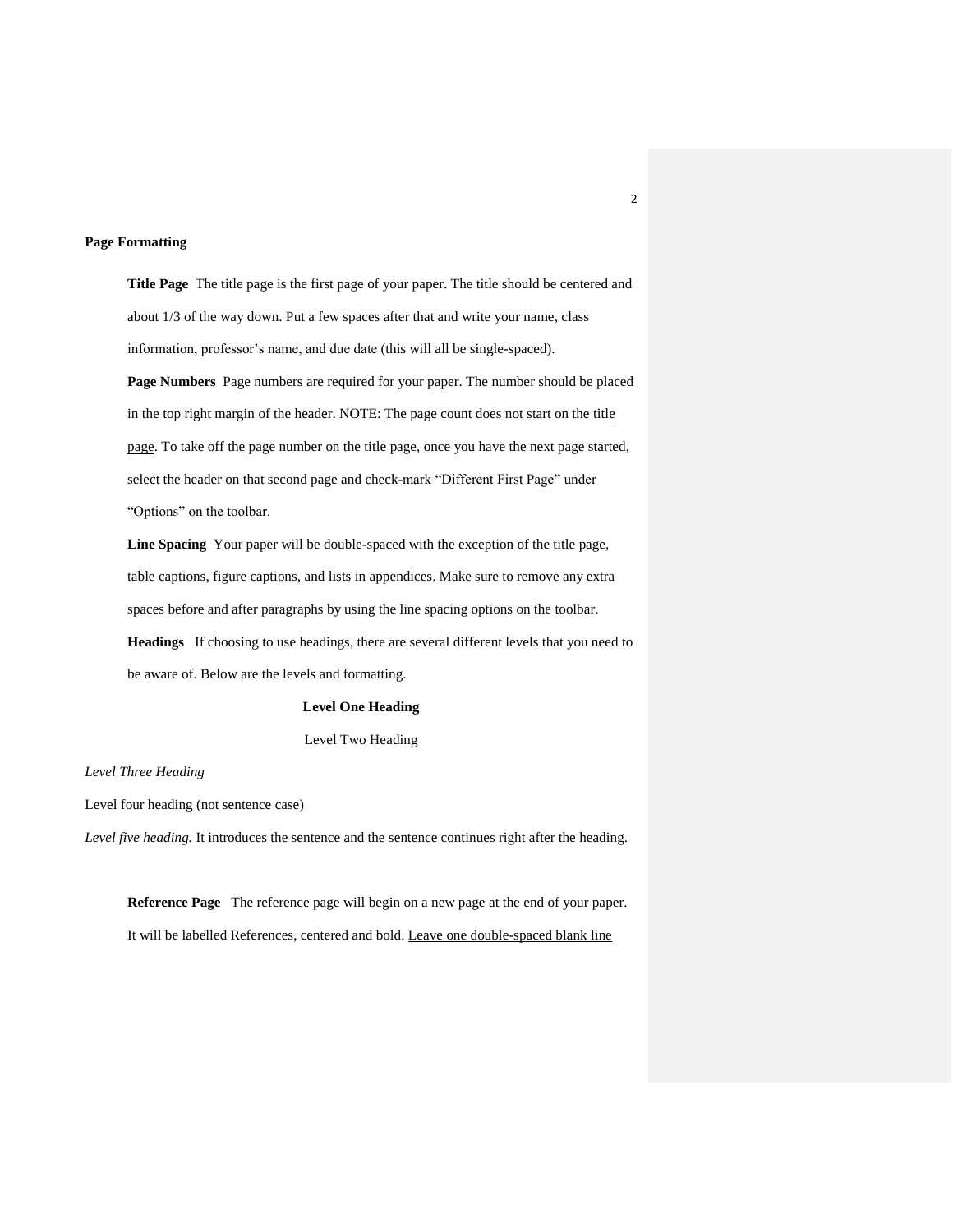between the title and the first reference. The references are placed in alphabetical order and are double-spaced like the rest of the paper.

**Figures** Figures (images, drawings, maps, diagrams, or charts/graphs) must be placed either immediately after the paragraph that mentions it or just before the mention. It is labelled numerically directly below the image. Directly after the label, on the same line, write a title or brief description. If the caption is more than one line, single-space the entire caption. Put one double-space between the caption and the start of your next paragraph. See below for an example.



Figure 1. Number of Books Sold Within 8 Weeks (Graph by author)*.* 

**Tables** Tables are formatted similar to figures. The table must be inserted near where it is mentioned. The table is labelled directly below. After the label, write a title or brief description of what it shows. If the caption is more than one line, single-space the entire caption. Leave one double-space between the caption and the next paragraph. See below for an example.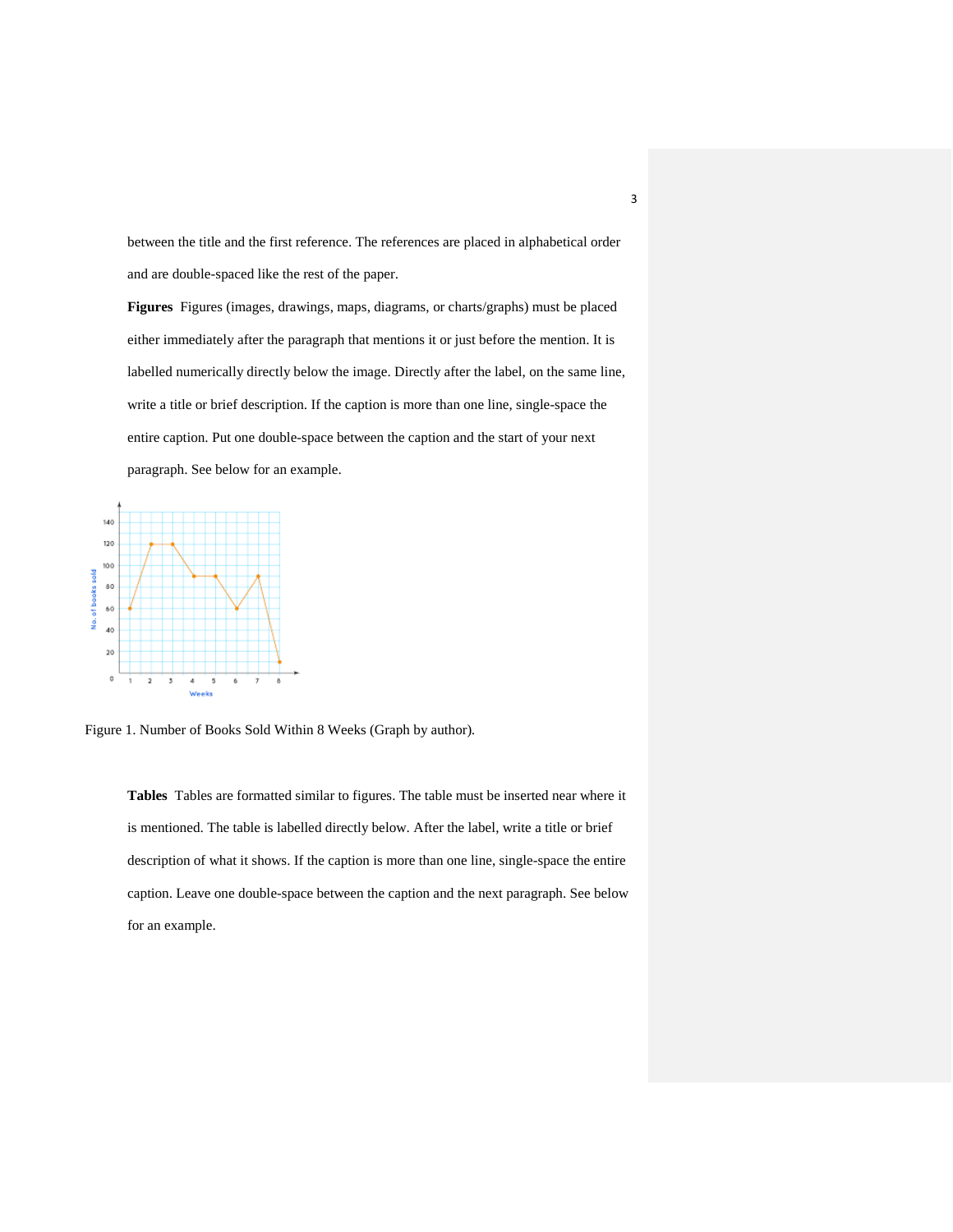| No. | <b>Full Name</b>  | <b>Position</b>   | Salary |
|-----|-------------------|-------------------|--------|
| 1   | <b>Bill Gates</b> | Founder Microsoft | \$1000 |
| 2   | Steve Jobs        | Founder Apple     | \$1200 |
| 3   | Larry Page        | Founder Google    | \$1100 |
| 4   | Mark Zuckeberg    | Founder Facebook  | \$1300 |

Table 1. List of CEOs and Their Salary (Table by author).

**Block Quotes** If the direct quote is five or more lines you will need to format it as a block quote. Block quotes are single-spaced with one blank line before and after the quote. The entire left margin of the quote is indented one half inch (just like this paragraph is). No quotation marks are needed. The citation will go at the very end of the block quote after the last sentence.

4

## **In-Text Citations**

General Format: (Author Last Name Year). Note that there is not a comma between the name and year. When there are two authors: (Jones and Smith 2001). When there are three authors: (Lee, Sing, and Wood 2009). When there are more than three authors: (Weber et al. 2017). When there is no author: Use the title of the webpage or title of the article instead of the author's name. For example ("Turabian Citation Style Guide" 2022) or ("Effects of Sleep Deprivation" 2010). Note that the title is placed in quotations, as that is how it is formatted on the reference page for those sources.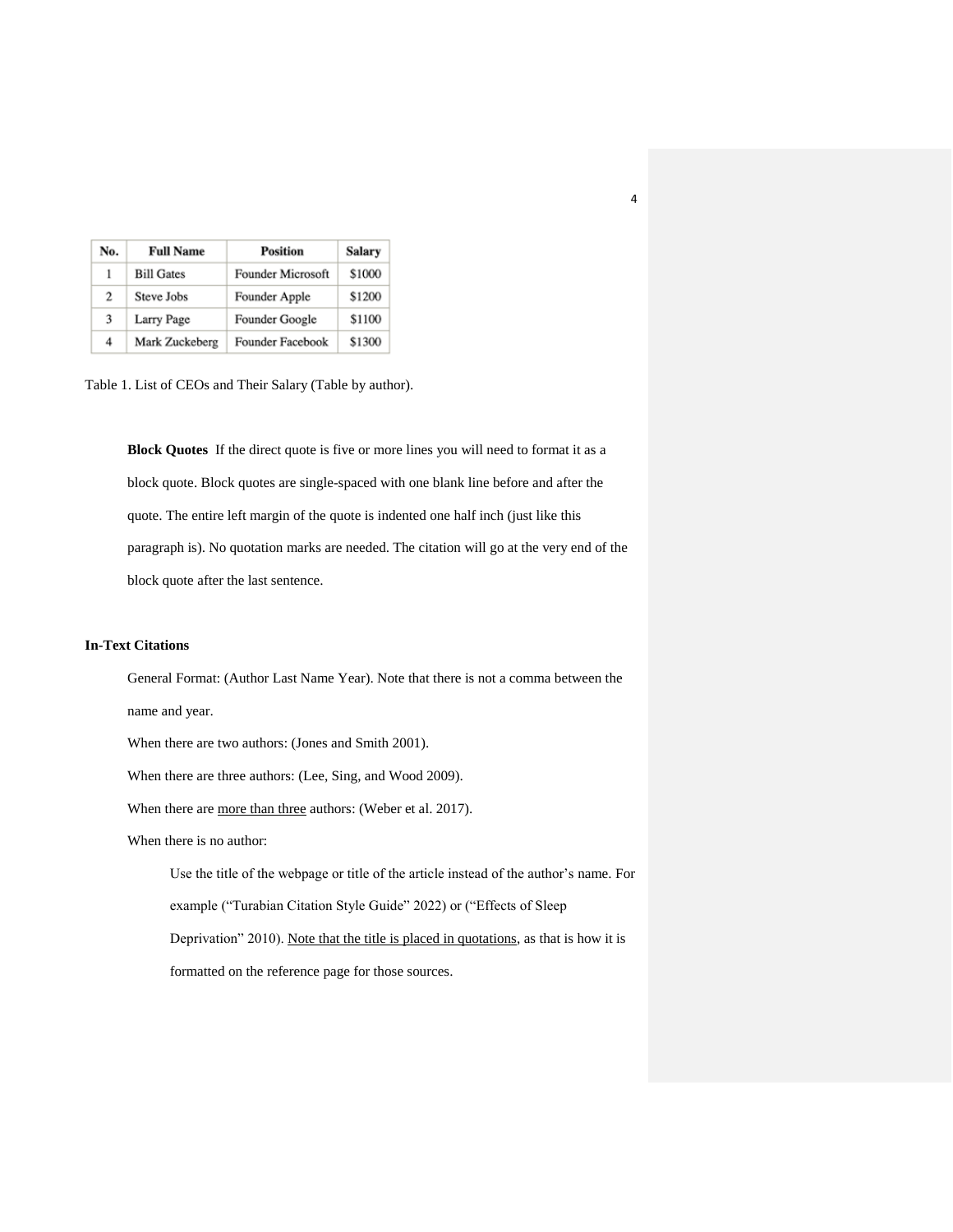## **Reference Page**

Hanging Indent: The opposite of a first line indent, 0.5 inches for everything past the first line of a reference. Required for all sources.

### Books

Author Last Name, First Name. Year. *Title.* Location of Publisher: Publisher. Kitamura, Katie. 2017. *A Separation*. New York: Riverhead Books.

# Chapter in a Book

Author Last Name, First Name. Year. "Chapter Title." In *Title of Book,* edited by (if applicable) First Name Last Name, Page Range. Publisher Location: Publisher.

Rowlandson, Mary. 2016. "The Narrative of My Captivity." In *The Making of the American Essay*, edited by John D'Agata, 19–56. Minneapolis: Graywolf Press.

## Journal Article

Author Last Name, First Name. Year. "Title of Article." *Journal Name* Issue Number, Volume (no.) Number: Page Range. DOI link or URL if an online article.

Lewis, Helen. 2019. "Supporting the Development of Young Children's

Metacognition through the Use of Video-Stimulated Reflective Dialogue." *Early Child Development and Care* 189, no. 11: 1842–58.

<https://doi.org/10.1080/03004430.2017.1417273>

List up to ten authors of the article in the reference. If there are more than ten authors then list the first seven and then et al.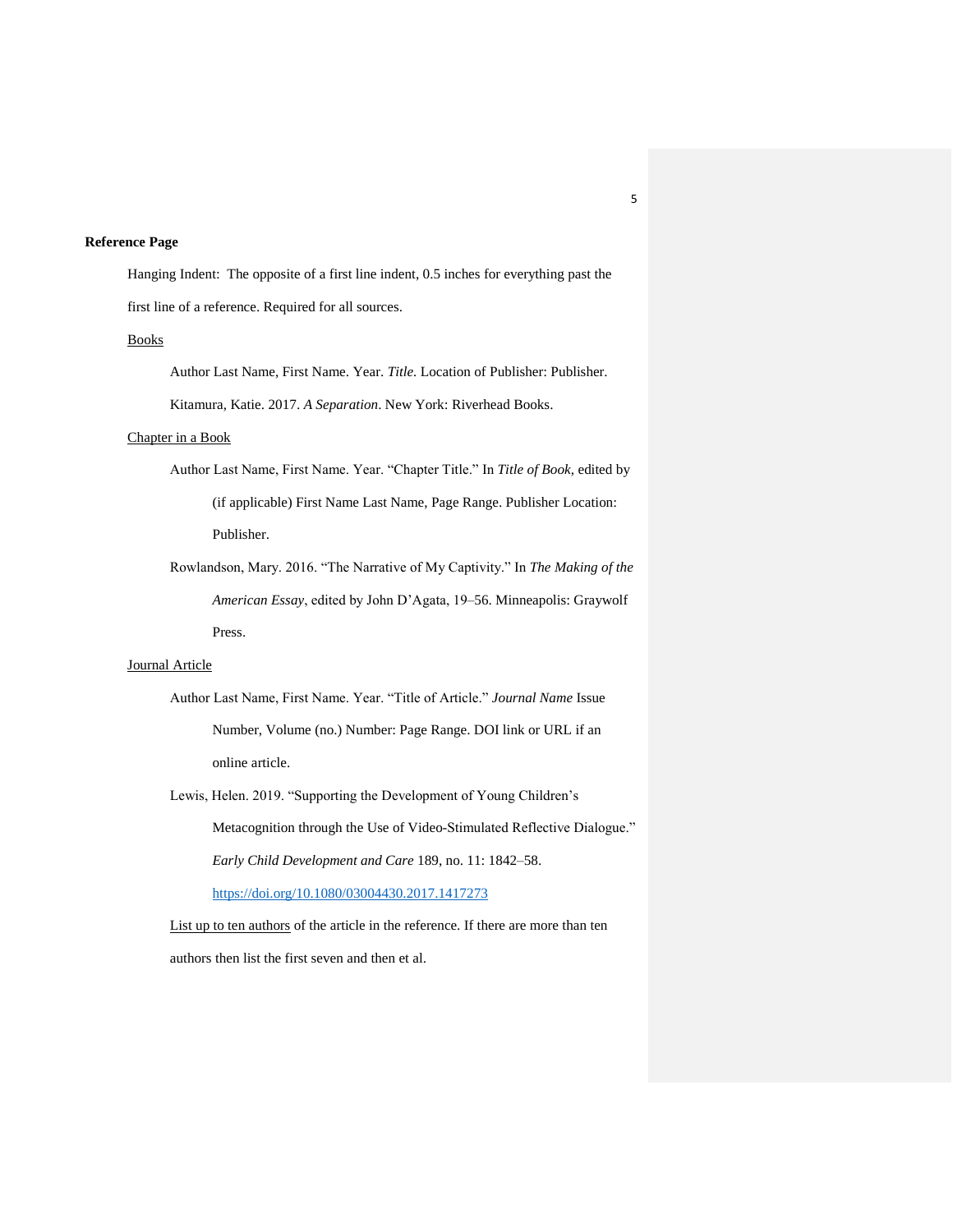## Website

Author Last Name, First Name. Year revised or published. "Title of Webpage." Website Name/Sponsor of Site/Site Owner. Accessed Date (Month, Day, Year). URL.

American Library Association. 2019. "Evaluating Information: Information

Literacy." American Library Association. Accessed June 10, 2019. <https://libguides.ala.org/InformationEvaluation/Overview>

# Figures and Tables

If the image or table is not an original by you, then you need to cite the figure or table directly after the caption/title that you wrote underneath. It will be formatted as:

Creator First Name Last Name, "Original Title," in/from Author, *Title of the Source,* page number if available, original figure/table number if one was there in the original source.

*Anything not available about the figure or table can be omitted, such as page number, original title, or figure/table number.* 

If the figure/table was created by you, then at the end of the caption or title you will put (Table/Figure by Author). See the figure and table examples on page 3 for reference of how that looks.

**Commented [WC1]:** Note that there is no single author for this webpage, so the organization that wrote it will go in place of an author name

6